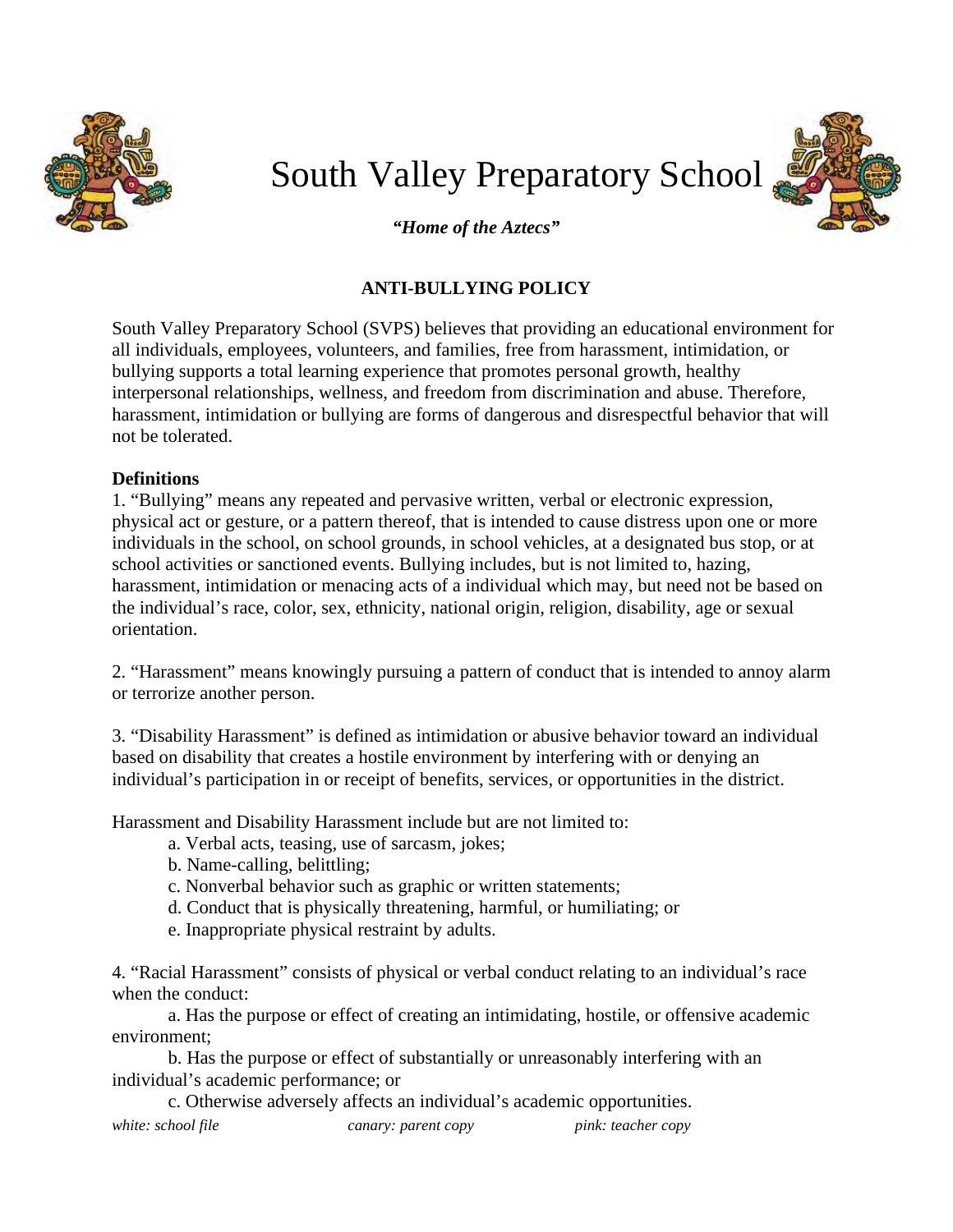5. "Sexual Harassment" means any unwelcome sexual advances, requests for sexual favors, or other inappropriate verbal, written, or physical conduct of a sexual nature. Sexual harassment may take place under any of the following circumstances:

a. When submission to such conduct is made, explicitly or implicitly, a term or condition of obtaining an education; or

b. Submission to or rejection of that conduct or communication by an individual is used to factor in decisions affecting that individual's education; or

c. That conduct or communication has the purpose or effect of substantially or unreasonably interfering with an individual's education, or creating an intimidating, hostile or offensive educational environment.

6. "Hazing" means committing an act against an individual, or coercing an individual into committing an act, that creates a risk of harm to a person, in order for that individual to be initiated into or affiliated with an individual organization, or for any other purpose. Hazing includes but is not limited to:

a. Any type of physical brutality such as whipping, beating, striking, branding, shocking, or placing a harmful substance on the body.

b. Any type of physical activity such as sleep deprivation, exposure to weather, confinement in a restricted area, calisthenics or other activity that subject the individual to an unreasonable risk of harm or that adversely affects the mental or physical health or safety of the individual.

c. Any activity involving the consumption of any alcoholic beverage, drug, tobacco product or any other food, liquid, or substance that subjects the individual to an unreasonable risk of harm or that adversely affects the mental or physical health or safety of the individual.

d. Any activity that intimidates or threatens the individual with ostracism, that subjects the individual to extreme mental stress, embarrassment, shame, or humiliation, that adversely affects the mental health or dignity of the individual or discourages the individual from remaining in school.

e. Any activity that causes or requires the individual to perform a task that involves a violation of state or federal law, or state policies.

#### **Notice of Prohibition against Bullying and Anti-Bullying Interventions**

1. The prohibition against bullying shall be publicized by including the following statement in the individual handbook:

"South Valley Prep prohibits bullying/harassment. Bullying/Harassment is when an individual takes out aggression toward another in the form of criticism, exclusion, isolation, teasing with verbal or electronic expression, psychological, emotional, and physical violence. If behaviors toward another student(s) make him or her feel intimidated, uncomfortable or if the student feels threatened, it may be considered bullying harassment even if the harasser did not intend for his or her actions to be offensive. Bullying includes, but is not limited to, hazing, harassment, intimidation or menacing acts of a student which may, but need not be based on the student's race, color, sex, ethnicity, national origin, religion, disability, age or sexual orientation that a reasonable person under the circumstances should know will have the effect of:

● Placing a student in reasonable fear of physical harm or damage to the student's property; or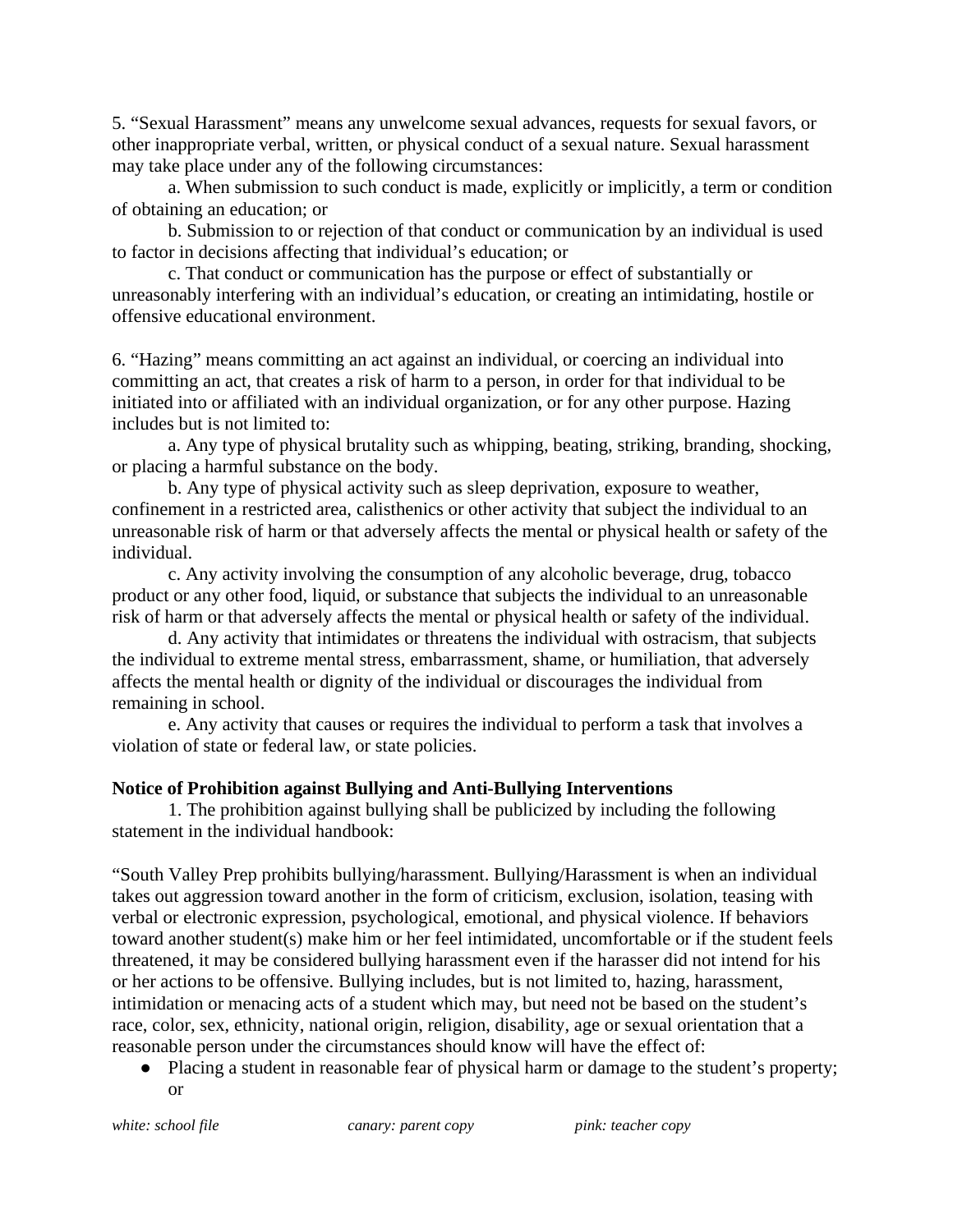- Physically harming a student or damaging a student's property; or
- Insulting or demeaning any individual or group of individuals in such a way as to disrupt or interfere with the school's educational mission or the education of any individual.

Individuals and parents may file verbal or written complaints concerning suspected bullying behavior to school personnel and administrators. Any report of suspected bullying behavior will be promptly reviewed. If acts of bullying are verified, prompt disciplinary action may be taken against the perpetrator, up to and including suspension and/or expulsion."

2. Staff will be reminded at the beginning of each school year about the Anti-Bullying Policy, as well as their responsibilities regarding bullying behavior. A copy of the policy will be disseminated annually.

3. An overview of the Anti-Bullying Policy will be available in all student, staff, and parent handbooks and on the school website.

#### **Reporting Intimidation, Harassment, or Bullying Behavior**

1. Any individual who believes he/she has been the victim of harassment, intimidation, bullying, or hazing by an individual or school personnel, or any person with knowledge or belief of such conduct that may constitute harassment, intimidation, bullying, or hazing toward an individual should immediately report the alleged acts.

2. The report may be made to any staff member. The staff member will assist the individual in reporting to the principal.

3. Teachers and other school staff who witness acts of bullying or receive individual reports of bullying are *required* to promptly notify the principal.

4. Reports should be done in writing using the Harassment, Intimidation, Bullying, or Hazing Complaint Form (See Sample Form, Appendix D).

5. School principal or designee is *required* to accept and investigate all reports of intimidation, harassment or bullying.

6. School principal or designee is *required* to notify the parent or guardian of an individual who commits a verified act of intimidation, harassment, or bullying of the response of the school staff and consequences that may result from further acts of bullying.

7. Retaliation against an individual who either orally reports or files a written complaint regarding harassment, intimidation, bullying, or hazing or who participates in or cooperates with an investigation is prohibited.

8. The right to confidentiality, both of the complainant and the accused, shall be preserved consistent with applicable laws.

9. If harassment or bullying continues, the perpetrator will be immediately suspended and removed from the school, pending a long-term hearing.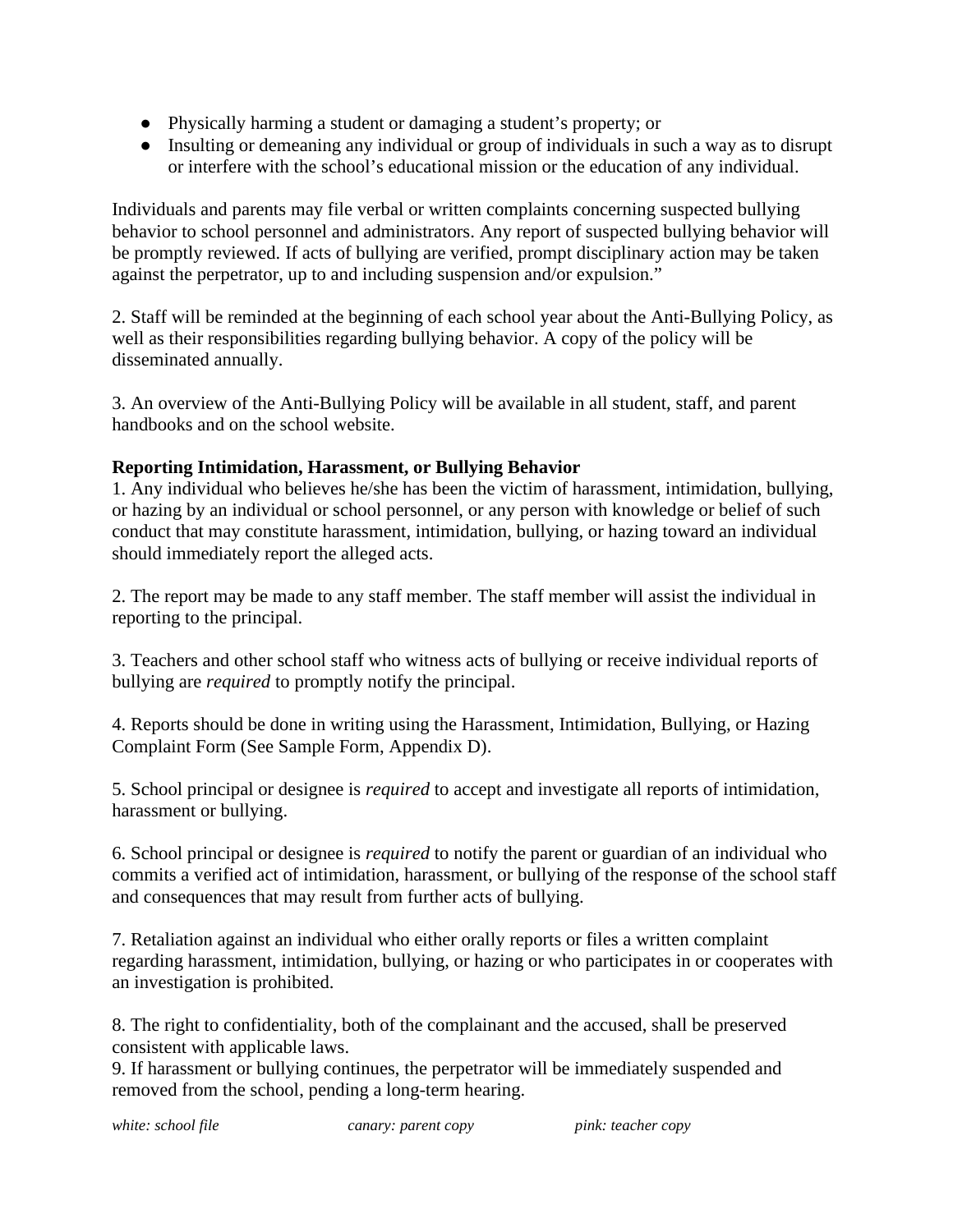10. To the extent permitted under the Family Educational Rights and Privacy Act (FERPA), school staff is *required* to notify the parent or guardian of an individual who is a target of bullying and of the action taken to prevent any further acts of bullying.

#### **Investigating Intimidation, Harassment, or Bullying Behavior**

The principal or their designee will appropriately and promptly investigate all reports of harassment, intimidation, bullying, or hazing. In determining whether the alleged conduct constitutes bullying, the totality of the circumstances, the nature of the conduct, the individual's history, and the context in which the alleged conduct occurred will be investigated.

1. The administrator will make every effort to inform the parents/guardians of the victim and the accused of any report of harassment, intimidation, bullying, or hazing *prior* to the investigation taking place.

2. The investigation shall consist of personal interviews with the complainant, the individual(s) against whom the complaint was filed, and others who may have knowledge of the alleged incident(s) or circumstances giving rise to the complaint. The investigation may also consist of other methods or documents deemed relevant by the investigator.

3. The school may take immediate steps to protect the complainant, students, teachers, administrators, or other school personnel pending the completion of an investigation.

4. The investigation shall be completed as soon as possible. The principal (or investigator) shall make a written report. The report shall include a determination of whether the allegations have been substantiated as factual and whether they appear to be violations of this policy. If the complaint involves the Principal, the report shall be submitted to the Governance Council who will then designate an investigation to determine the validity of the report and will then make a decision, based on the investigative findings, whether or not to file a complaint with the New Mexico Public Education Department, Educator Ethics Bureau. A copy of the completed report will be maintained by the school's administration.

5. The Special Services coordinator will be involved in all reports involving a student receiving special services to ensure a fair investigation. South Valley Preparatory will follow IDEA regulations when investigating students receiving special services

#### **Consequences for Bullying**

1. Verified acts of bullying shall result in intervention by the building Principal or his/her designee that is intended to ensure that the prohibition against bullying behavior is enforced.

2. Bullying behavior can take many forms and can vary dramatically in how serious it is, and what impact it has on the targeted individual and other students. Accordingly, there is no one response to bullying. While conduct that rises to the level of "bullying" as defined above will generally warrant disciplinary action against the perpetrator of such bullying, whether and to what extent to impose disciplinary action (detention, in and out-of-school suspension, or expulsion) is a matter for the professional discretion of the building Principal.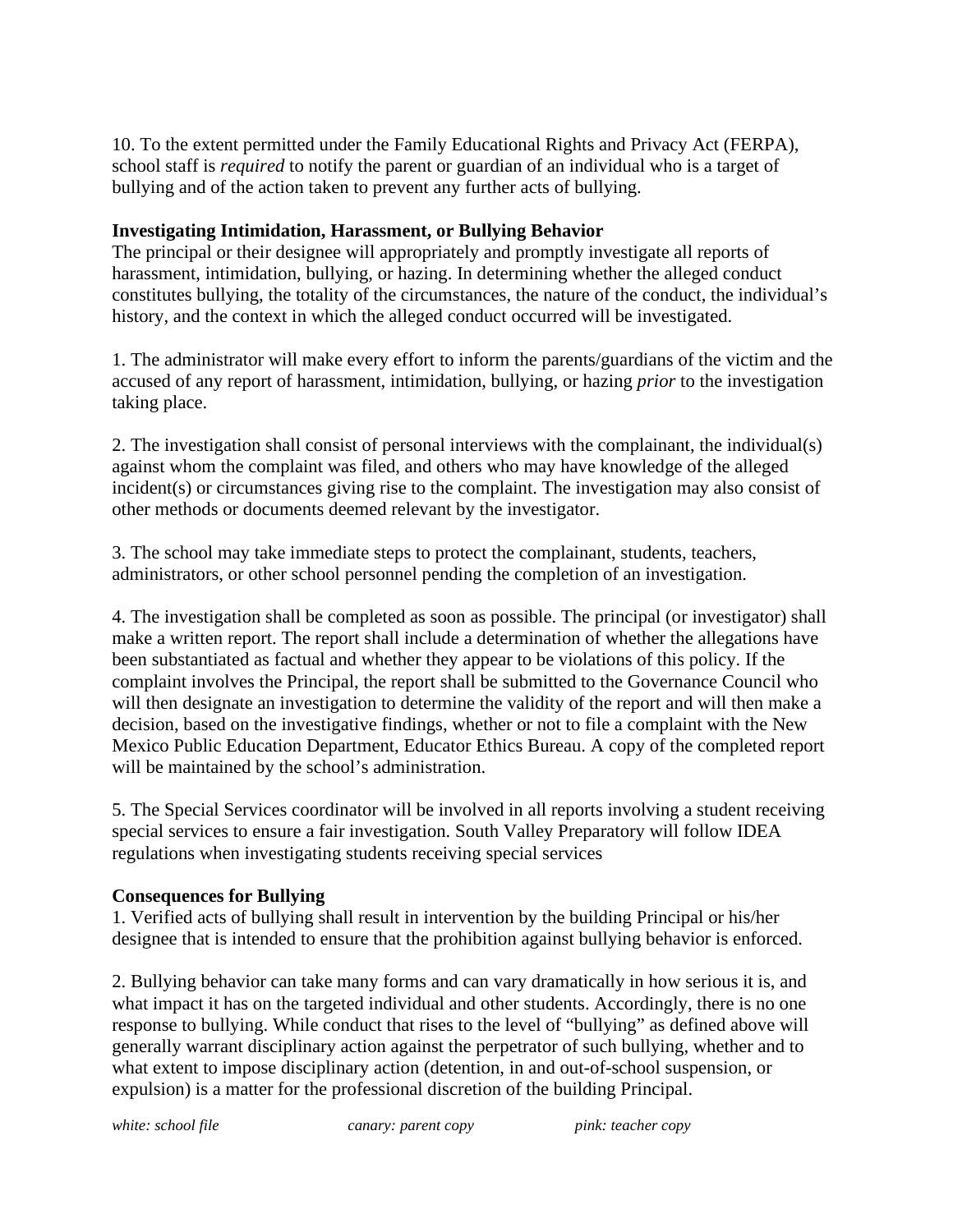#### **Consequences for Knowingly Making False Reports**

False charges shall also be regarded as a serious offense and will result in disciplinary action or other appropriate sanctions.

#### **Anti-Bullying included in Health Education Curriculum**

"Health Education" is the instructional program that provides the opportunity to motivate and assist all students to maintain and improve their health, prevent disease, and reduce health related risk behaviors. It allows students to develop and demonstrate increasingly sophisticated healthrelated knowledge, attitudes, skills, and practices. It meets the content standards with benchmarks and performance standards as set forth in 6.30.2.19 NMAC. Bullying behavior is mentioned specifically in many areas of the Health Education performance standards, in all grade levels. All students need to be aware of bullying behavior. It is imperative that students are comfortable with understanding, describing, and recognizing bullying behaviors.

Our curriculum does recognize the importance of bully prevention skills in all grade levels.

#### **Threats of Violence**

1. Threats of violence toward other students, school staff, or facilities are prohibited and may result in suspension or expulsion, regardless of whether the student has previously engaged in such conduct.

2. All employees and students are required to report evidence of threats of violence to their principal. Such reports shall be investigated by the principal or designee. All such reports shall be documented by the principal.

3. In cases of threats that may constitute a violation of criminal law, the principal, superintendent or designee shall notify law enforcement authorities, when it is substantiated through the use of the threat assessment tool.

4. If the principal finds a significant behavior violation upon investigation, the student(s) who are charged with violation of this policy shall be placed on short-term suspension pending investigation of the charge(s). Those found, through a due-process hearing, to have violated this regulation shall be subject to discipline, including long-term suspension or expulsion. For Students receiving Special Services, administration will consult with the Special Services Coordinator regarding the appropriate process.

| <b>SOUTH VALLEY PREPARATORY SCHOOL</b> | <b>SUBJECT: Anti-Bullying Policy</b> |
|----------------------------------------|--------------------------------------|
| <b>Adopted Date: 7.22.10</b>           | <b>Revised:</b>                      |
| Distribution: All                      | Kind: Board & School                 |